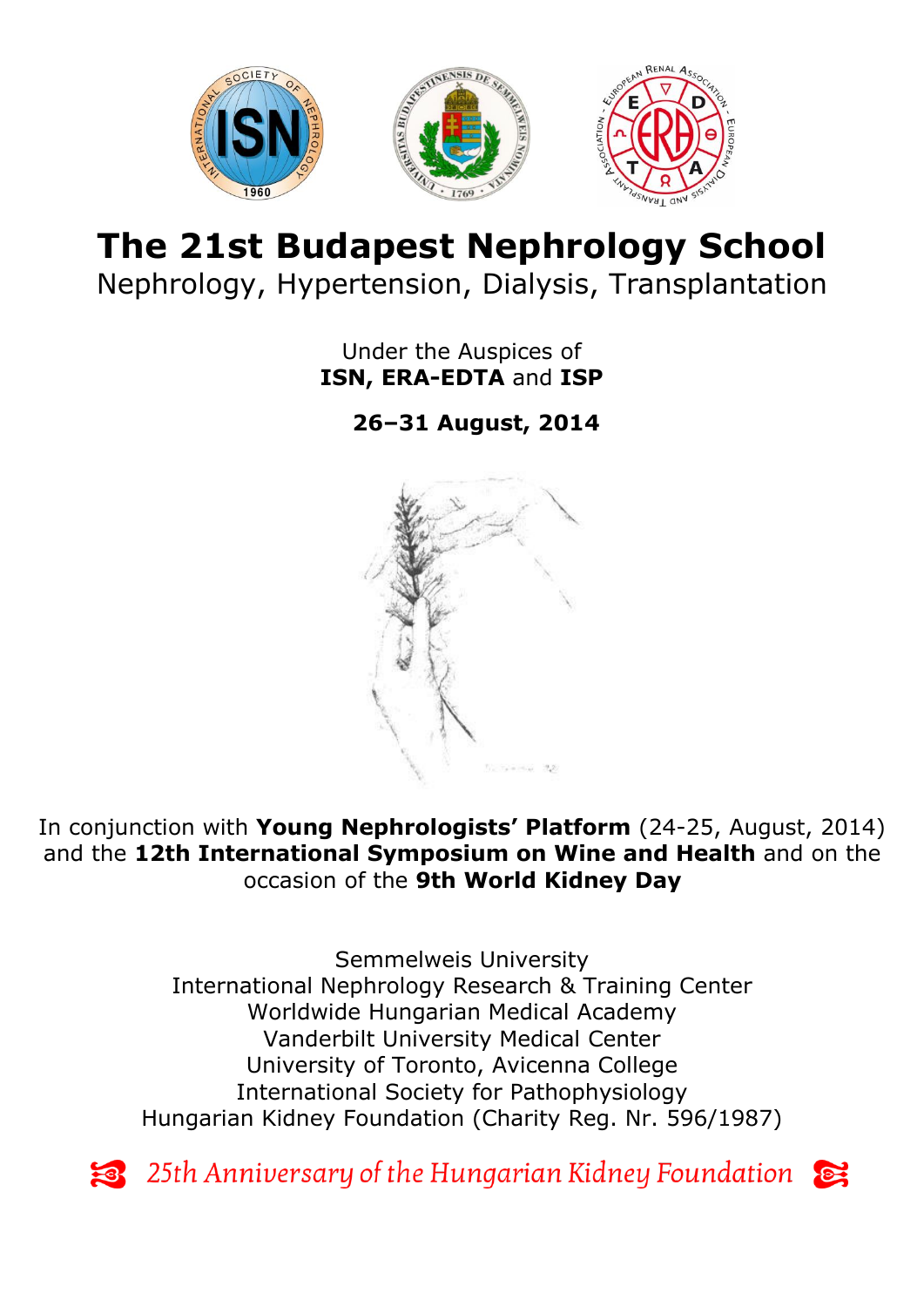#### Dear Colleague,

**Budapest Nephrology School** is a one-week, English speaking, internationally recognized, CME refresher nephrology course which has been organized by the Hungarian Kidney Foundation at the **Semmelweis University** for the past 20 years, under the auspices of **ISN** and **ERA-EDTA**. The school is accredited worldwide by EU in Brussels. The School published a book titled **"Nephrology, Hypertension, Dialysis and Transplantation"** edited by *T. Andreoli, E. Ritz and L. Rosivall.* The new, 3rd edition of the book just has been published as an e-book and will be printed soon.

During this one-week program, our distinguished international speakers provide updates in nephrology, hypertension, dialysis and transplantation. We cover the *field from molecule to bedside*, from the most recent scientific advances to the current clinical approaches. Workshops provide the possibility for close interaction with the faculty in small groups. Participants are encouraged to present their *posters*, raise *questions* and consult other colleagues on problematic cases. Programs are also arranged to visit quality dialysis and research units. The Budapest Nephrology School has always kept *high standards* and performed successfully with international positive feed-backs. So far doctors from *62 countries* have attended the school. Our success is reflected by the increasing number of participants who have repeatedly attended the school.

The school is proud of its faculty who has represented the international most recognized experts in the field from the very beginning. We believe that the school is also a unique opportunity for our colleagues to spend some time in Budapest and while enjoying the cultural, architectural, social, historical beauties and the special Hungarian hospitality of a thousand years old country, meet with colleagues worldwide and get the refresher in the field from the best.

The 21st Budapest Nephrology School is held in conjunction with **Young Nephrologists' Platform** (24-25, August, 2014) and the **12th International Symposium on Wine and Health** and on the occasion of the **9th World Kidney Day.**

The 21st Budapest Nephrology School was accredited by the European Accreditation Council for Continuing Medical Education (EACCME) for 29 European CME credits (ECMEC). The Course included 52 hours of scientific lectures and a final examination which can be locally evaluated according to national standards (in Hungary it is equal to 50 CME credits).

Looking forward to seeing you in Budapest soon.

Sincerely yours,

**László Rosivall**, MD, PhD, DSc President Semmelweis University, Faculty of Medicine Department of Pathophysiology International Nephrology Research & Training Center Website: [www.bns-hungary.hu](http://www.bns-hungary.hu/) E-mail: rosivall.laszlo@med.semmelweis-univ.hu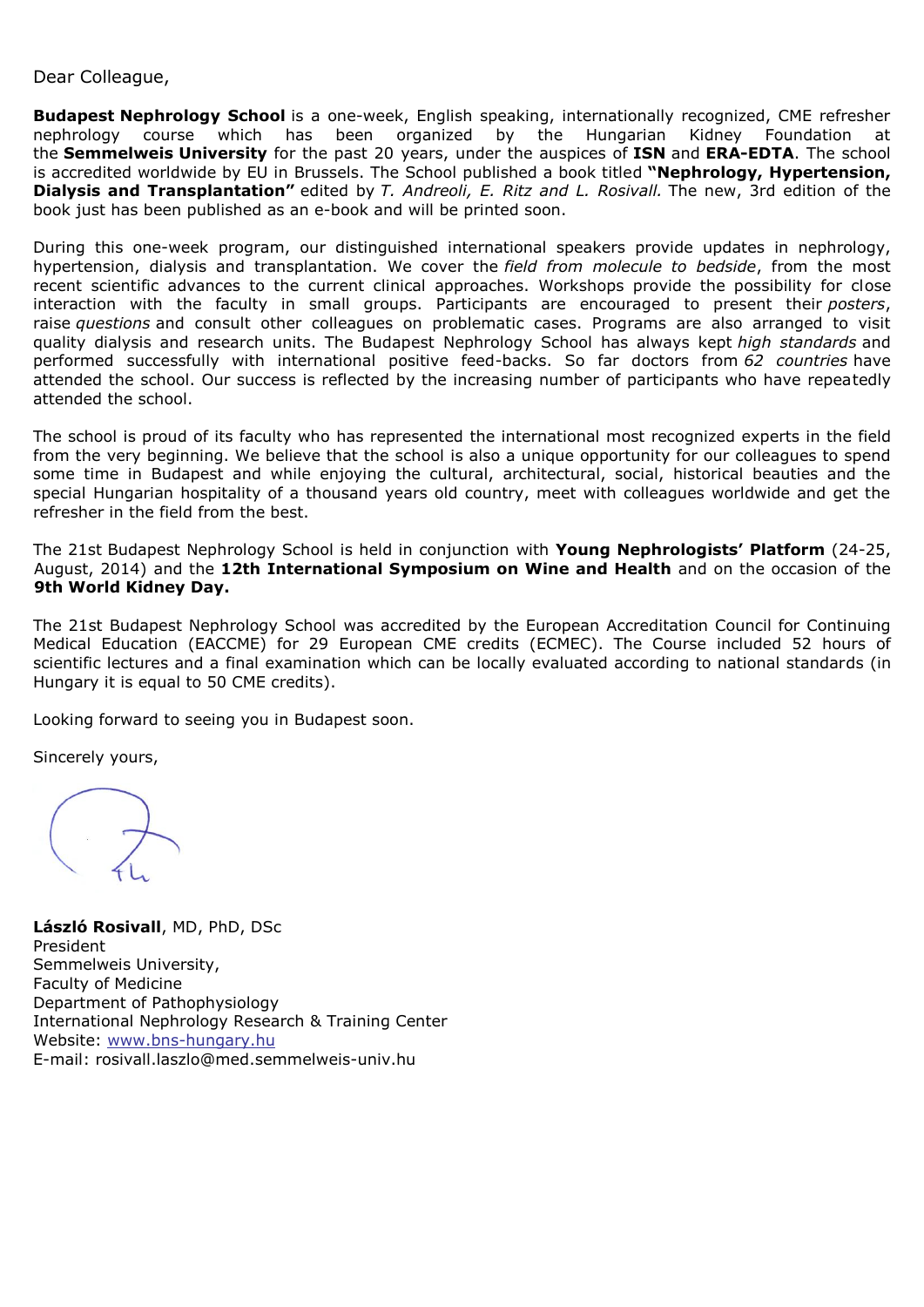# **FACULTY**

**Mustafa Arici,** M.D Hacettepe University Medical Faculty, Ankara [aricim@gmail.com](mailto:aricim@gmail.com)

**Mónika Beck Göőz**, M.D., Ph.D. Associate Professor Medicine/Nephrology, CSB Suite 829 Medical University of South Carolina 96 Jonathan Lucas Street Charleston, SC 29425 [beckm@musc.edu](mailto:beckm@musc.edu)

**Anthony J. Bleyer**, M.D., M.S. Professor Section on Nephrology Wake Forest University School of Medicine Winston-Salem, NC 27157 Phone: 336-716-4513 Fax: 336-716-4318 [ableyer@wakehealth.edu](mailto:ableyer@wakehealth.edu)

**Ernő Péter Botos**, MD Professor and Head Institute for Viticulture and Enology Corvinus University Úrihegy 5/A H-6000, Kecskemét **Hungary** Tel: +36-76-494-888 Fax: +36-76-494-924 [botosep@upcmail.hu](mailto:botosep@upcmail.hu)

**Marc E. De Broe**, MD, PhD Professor of Medicine University of Antwerp Laboratory of Pathophysiology Universiteitsplein 1 2610 Wilrijk/Antwerpen, Belgium Tel: +32-3-820-2599 Fax: +32-3-820-2592 [marc.debroe@ua.ac.be](mailto:marc.debroe@ua.ac.be)

**Barry I. Freedman**, M.D., F.A.C.P. John H. Felts III Professor of Internal Medicine Chief, Section on Nephrology Wake Forest School of Medicine Medical Center Boulevard Winston-Salem, NC 27157-1053

Tel: +336.716.6192 Fax: + 336.716.4318 [bfreedma@wakehealth.eduu](mailto:bfreedma@wakehealth.eduu)

**Simin Goral**, MD Professor of Medicine University of Pennsylvania Medical Center 3400 Spruce street One Founders 19104 - Philadelphia, PA, U.S.A. Tel: +1-215-662-3460 Fax: +1-215-615-0349 simin.goral@uphs.upenn.edu

**Ágnes Haris**, MD, PhD Chief of Nephrology Section of St. Margit Hospital Bécsi út 132., 1032 Budapest, Hungary Tel: +36-1-250-2170 Fax: +36-1-439-0276 agnesharis@hotmail.com

**Steve Harper,** BSc, MD,ChB(Manc), MRCP Senior Clinical Lecturer Dorothy Hodgkin Building, Whitson Street, Bristol BS1 3NY Tel: +44 (0) 117 928 9818 [s.harper@bristol.ac.uk](mailto:s.harper@bristol.ac.uk)

**J. Harold Helderman**, MD Professor of Medicine, Microbiology and Immunology Assistant Dean, Vanderbilt University School of Medicine Vanderbilt University Medical Center 21st Avenue South Garland S-3223 Medical Center North Nashville, TN 37232-2372 United States Tel: +1-615-322-6976 Fax: +1-615-343-7156 hal.helderman@vanderbilt.edu

**Eva Honsova**, MD, PhD Pathology Department, Institute for Clinical and Experimental Medicine, Prague, Czech Republic [evhn@medicon.cz](mailto:evhn@medicon.cz)

**Ewout J. Hoorn**, MD, PhD, Department of Internal Medicine: Nephrology, Room H-436, PO Box 2040, 3015 CA Rotterdam, The Netherlands. E-mail [ejhoorn@gmail.com](mailto:ejhoorn@gmail.com)

**Sadayoshi Ito**, Md, PhD Professor of Medicine and Head, Nephrology, Endocrinology and Hypertension Tohoku University 1-1-2-chome, Katahira, [Aoba-ku,](http://en.wikipedia.org/wiki/Aoba-ku,_Sendai) Sendai 980-0077 JAPAN [db554@med.tohoku.ac.jp](mailto:db554@med.tohoku.ac.jp)

### **Kamyar Kalantar-Zadeh, MD, MPH, PHD**

**FAAP, FACP, FASN, FAHA, FNKF** Chief, Division of Nephrology & Hypertension Professor of Medicine, Pediatrics and Public Health University of California Irvine, School of Medicine Email: [kkz@uci.edu](mailto:kkz@uci.edu) Adjunct Professor of Epidemiology Dept. Epidemiology, UCLA Fielding School of Public Health, Los Angeles, CA Email: [kamkal@ucla.edu](mailto:kamkal@ucla.edu) Physician and Principal Investigator VA Long Beach Healthcare System 5901 East 7th Street, Long Beach, CA 90822 Tel: (562) 826-8000 [kamyar.kalantar-zadeh@va.gov](mailto:kamyar.kalantar-zadeh@va.gov)

**Csaba P. Kovesdy**, MD, FASN Professor of Medicine Director of the Clinical Outcomes and Clinical Trials Program University of Tennessee Health Science Center 956 Court Ave., Room B216, Memphis TN 38103 Tel: (901) 448-1569 Chief of Nephrology Memphis VA Medical Center Nephrology Section (111B) 1030 Jefferson Ave., Room G409 Memphis TN 38104 Tel.: (901) 577-7278 x6909/6918 Fax: (901) 577-7539 [csaba.kovesdy@va.gov](mailto:csaba.kovesdy@va.gov)

**Róbert Langer**, MD, PhD Professor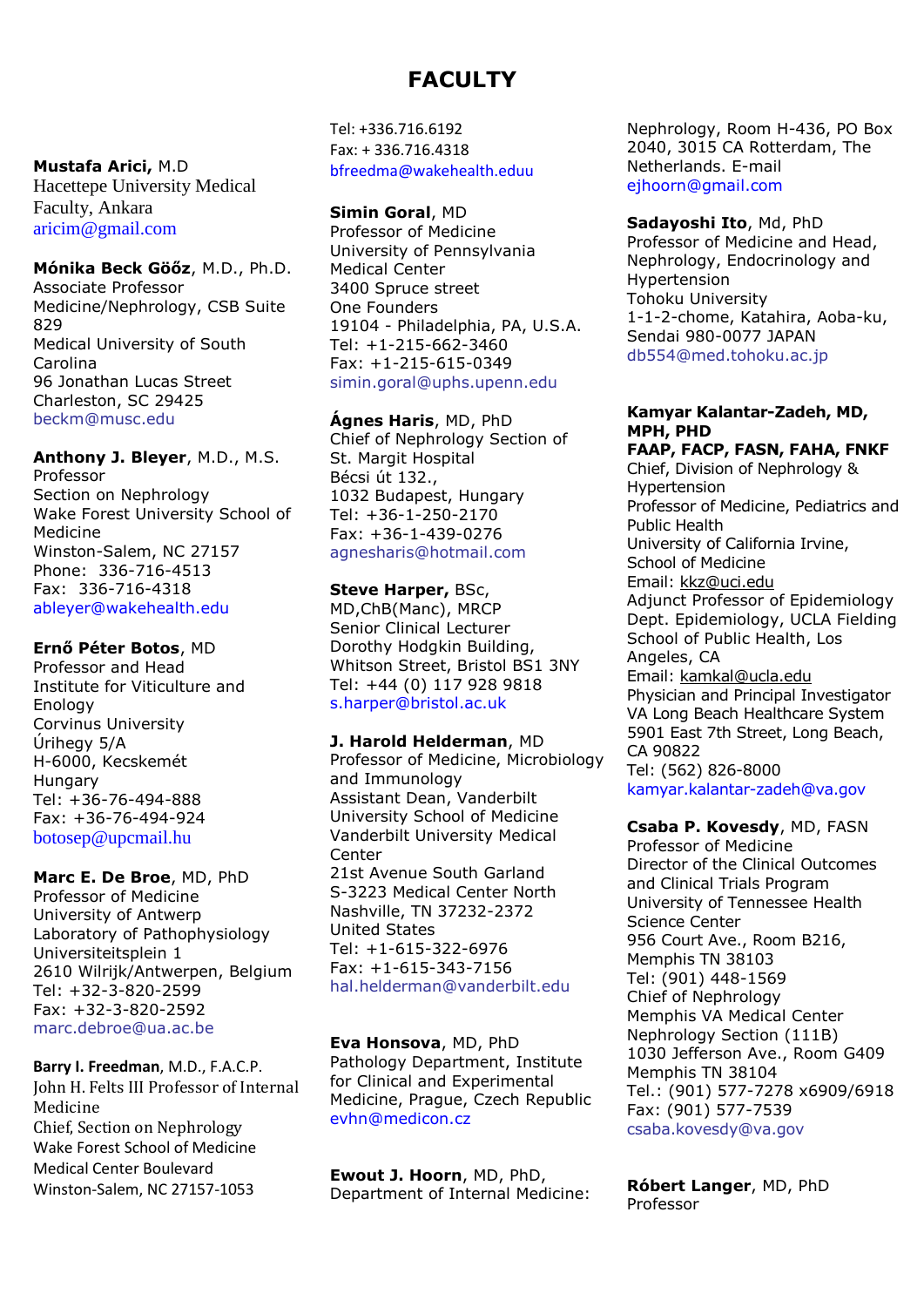Chair of the Department of Transplantation and Surgery, Semmelweis University Baross u. 23. H-1082, Budapest Hungary Tel: +36-1-267-6000/80150 Fax: +36-1-317-2166 [langer.robert@med.semmelweis](mailto:langer.robert@med.semmelweis-univ.hu)[univ.hu](mailto:langer.robert@med.semmelweis-univ.hu)

#### **Francesco Locatelli**, MD, PhD

Professor of Medicine Ospedale A. Manzoni Divisione di Nefrologia e Dialisi Via Dell'Eremo 9-11 23900 Lecco Italy Tel: +39-0341-489850 Fax: +39-0341-489860 [f.locatelli@ospedale.lecco.it](mailto:f.locatelli@ospedale.lecco.it)

### **Krisztina Mészáros,** MD

[Krisztina.Meszaros@med.uni](mailto:Krisztina.Meszaros@med.uni-heidelberg.de)[heidelberg.de](mailto:Krisztina.Meszaros@med.uni-heidelberg.de)

# **Miklos Zsolt Molnar**, MD, PhD

Assistant Professor Institute of Pathophysiology, Semmelweis University, Budapest Division of Nephrology, University of Toronto, Canada [molnar@medformol.hu](mailto:molnar@medformol.hu)

### **István Mucsi**, MD, PhD

Associate Professor Division of Nephrology McGill University Health Centre Royal Victoria Hospital Montreal, Canada and Department of Pathophysiology and Institute of Behavioural Sciences Semmelweis University, Budapest istvan@nefros.net

### **Márta Novák**, MD, PhD

Associate Professor Semmelweis University Institute of Behavioural Sciences and Associate Professor Dept. of Psychiatry, University of Toronto Nagyvárad tér 4., 1089 Budapest, Hungary

Tel: +36-1-210-2930 Fax: +36-1-210-1220 marta@nefros.net

## **János Peti-Peterdi**, MD, PhD Professor Zilkha Neurogenetic Institute

Keck School of Medicine University of Southern California 1501 San Pablo st. 90089-2821 Los Angeles, California Tel: +1-323-442-4337 Fax: +1-323-442-4466 janos.peti-peterdi@keck.usc.edu

# **Kálmán Polner**, MD

Chief of Nephrology Section of St. Margit Hospital Bécsi út 132., 1032 Budapest, Hungary Tel: +36-1-250-2170 Fax: +36-1-439-0276 [polner.kalman@hotmail.com](mailto:polner.kalman@hotmail.com)

**György Reusz**, MD, PhD, DSc Professor I. Department of Pediatrics Semmelweis University Bókay J. u. 53. H-1083 Budapest Hungary Tel: +36-1-324-7795 Fax: + 36-1-324-7795 [reusz.gyorgy@med.semmelweis](mailto:reusz.gyorgy@med.semmelweis-univ.hu)[univ.hu](mailto:reusz.gyorgy@med.semmelweis-univ.hu)

#### **Eberhard Ritz**, Dr. Dr. med. h.c. mult. FRCP(London und Edinburgh)FACP Immediate Past President of International Society of Nephrology (ISN) Professor of Medicine Dept. Internal Medicine Division Nephrology Im Neuenheimer Feld 162 D-69120 Heidelberg Germany Tel: +49 (0) 6221 601705 or +49 (0) 6221 189976 Fax: +49 (0) 6221 603302 Prof.E.Ritz@t-online.de

**László Rosivall**, MD, PhD, DSc Professor of Pathophysiology

Hungarian Academy of Sciences and Semmelweis University Research Group for Pediatrics and Nephrology Institute of Pathophysiology Faculty of Medicine Semmelweis University, Budapest, Nagyvárad tér 4., 1089, Hungary Tel/Fax: +36-1-2100-100 [rosivall.laszlo@med.semmelweis](mailto:rosivall.laszlo@med.semmelweis-univ.hu)[univ.hu](mailto:rosivall.laszlo@med.semmelweis-univ.hu)

# **Gerald Schulman**, MD, FASN

Professor of Medicine Co-Director of the Clinical Trials Center in Nephrology Vanderbilt University School of Medicine S-3223 Medical Center North Nashville, Tn. 37232 USA Tel: +1-615-322-6976 Fax: +1-615-343-7156 [gerald.schulman@vanderbilt.edu](mailto:gerald.schulman@vanderbilt.edu)

### **Peter Stenvinkel,** MD

Professor of Renal Medicine Dept of Renal Medicine K56 Karolinska university Hospital at Huddinge Karolinska Institutet 141 86 Stockholm Tel +46-8-58582532 Mobile +46-73-6998771 Fax +46-8-7114742 [Peter.Stenvinkel@ki.se](mailto:Peter.Stenvinkel@ki.se) 

**Mehmet Sükrü Sever,** MD Department of Nephrology, Istanbul School of Medicine severm@hotmail.com

#### **Balázs Szamosfalvi**, MD

Director, In-Patient Dialysis and CRRT Henry Ford Hospital 2799 W. Grand Blvd. Detroit, MI 48202, U.S.A. Tel: +1-313-916-2702 Fax: +1-313-916-2554 bszamos1@hfhs.org

### **Ágoston Szél**, MD

President of Semmelweis University 1088 Budapest, Üllői út 26. Tel: +36-1-459-1500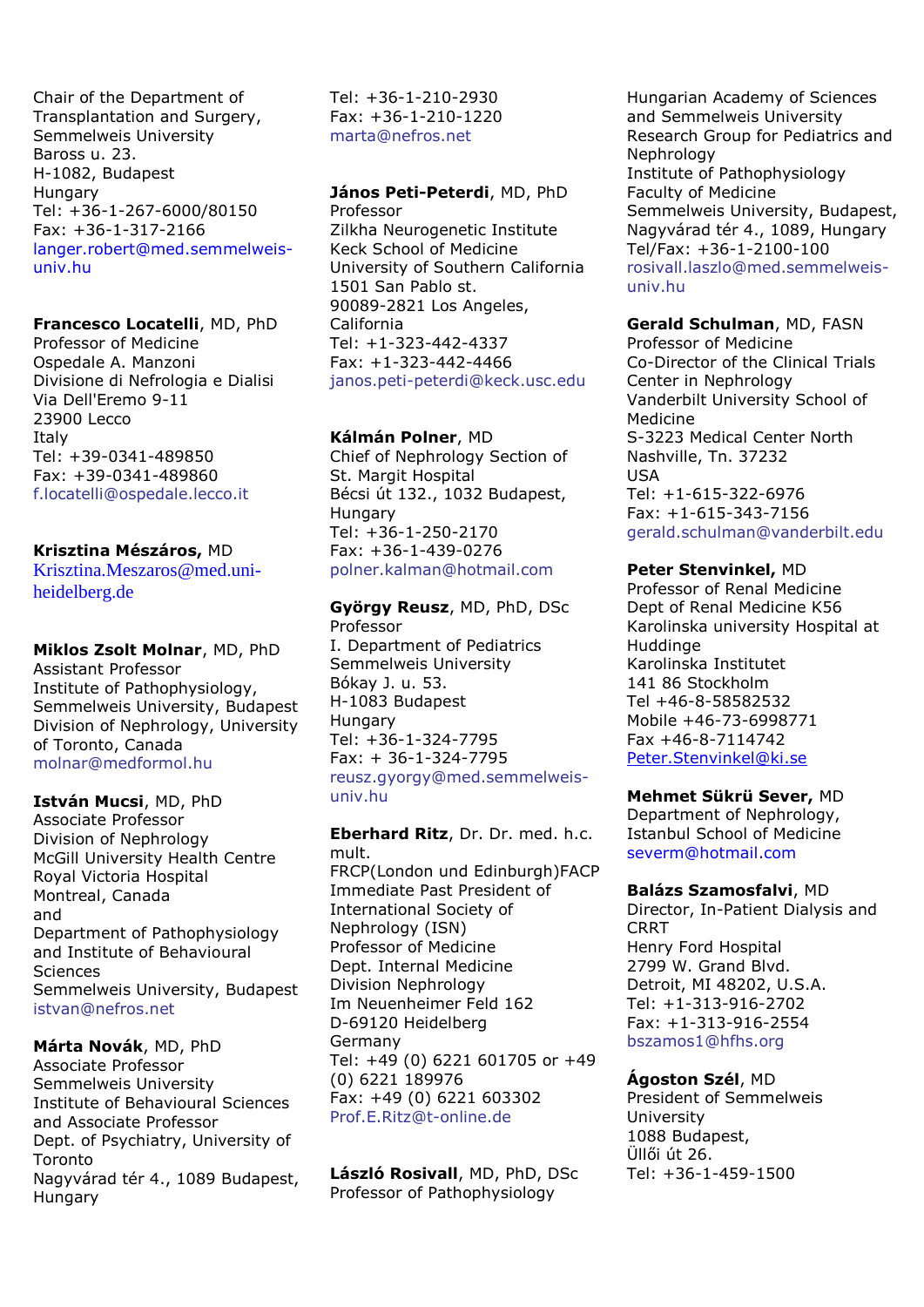**Jens Titze**, PD Dr. med. Department of Nephrology and Hypertension and Nikolaus-Fiebiger-Centre for Molecular Medicine Friedrich-Alexander-University Erlangen-Nuremberg Glückstr. 6 91054 Erlangen Germany Tel: +49-9131-8539300 Fax: +49-9131-8539311 jtitze@molmed.uni-erlangen.de

#### **Andrzej Wiecek**, MD

 $\overline{\phantom{a}}$ 

Professor Dept. of Nephrology, Endocrinology And Metabolic Diseases Silesian University School of Medicine Chief of Department: Prof. Dr hab Andrzej Wiecek 40-027 Katowice, Francuska 20- 24, Poland Tel: +48-32-255-2695, Fax: +48-32-255-3726 [awiecek@spskm.katowice.pl](mailto:awiecek@spskm.katowice.pl)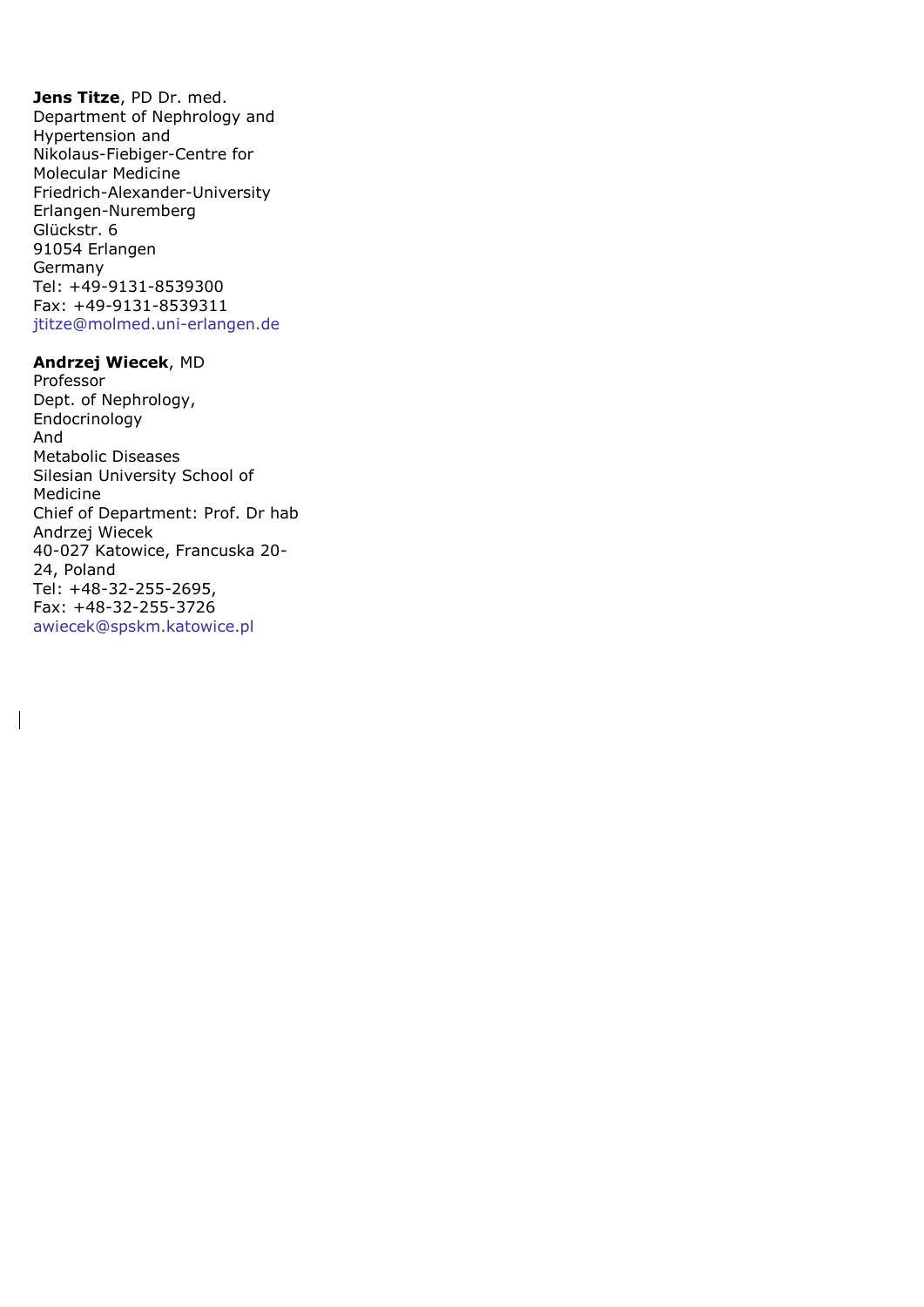# **Preliminary Program**

# **AUGUST 26 (Tuesday)**

08:00 – 09:00 **REGISTRATION** Venue: Department of Transplantation and Surgery **[Semmelweis University](http://english.sote.hu/)** Baross street 23. 1082 Budapest

#### *OPENING*

#### **09:00 – 09:20 Welcome Addresses and Official Opening L. Rosivall**, President of the Hungarian Kidney Foundation **E. Ritz**, Past President of the International Society of Nephrology **Á. Szél**, President of the Semmelweis University, Budapest, Patronage of the **School Gy. Reusz**, President of the Hungarian Nephrological Society, Budapest **R. Langer**, Chair of the Department of Transplantation and Surgery, Semmelweis University

*FROM MOLECULES TO BEDSIDE, FROM THEORY TO PATIENT CARE*

#### *Moderator:*

| $09:20 - 09:50$<br>$09:50 - 10:00$ | How the Glomerulus Works, Functional Morphology?<br><b>Discussion</b><br>Steve Harper, UK                 |
|------------------------------------|-----------------------------------------------------------------------------------------------------------|
| $10:00 - 10:30$<br>$10:30 - 10:40$ | How the Glomerulus Works, GFR Regulation?<br>Discussion<br>Steve Harper, UK                               |
| $10:40 - 11:10$<br>$11:10 - 11:20$ | <b>Estimation and Measurement of GFR, Past, Present and Future</b><br>Discussion<br>Mustafa Arici, Turkey |
| $11:20 - 11:50$<br>$11:50 - 12:00$ | <b>Disaster Nephrology</b><br><b>Discussion</b><br>Mustafa Arici, Turkey                                  |
| $12:00 - 12:50$                    | Lunch                                                                                                     |
| Moderator:                         |                                                                                                           |
| $12:50 - 13:20$<br>$13:20 - 13:30$ | <b>Interstinal Microbiota-Kidney Diseases</b><br><b>Discussion</b><br>Hans Joachim Anders, Germany        |
| $13:30 - 14:00$<br>$14:00 - 14:10$ | <b>Role of Diet in Nephrology</b><br><b>Discussion</b><br>Kamyar Kalantar-Zadeh, U.S.A.                   |
| $14:10 - 14:40$<br>$14:40 - 14:50$ | <b>Role of Diet in Nephrology Care</b><br>Discussion<br>Kamyar Kalantar-Zadeh, U.S.A.                     |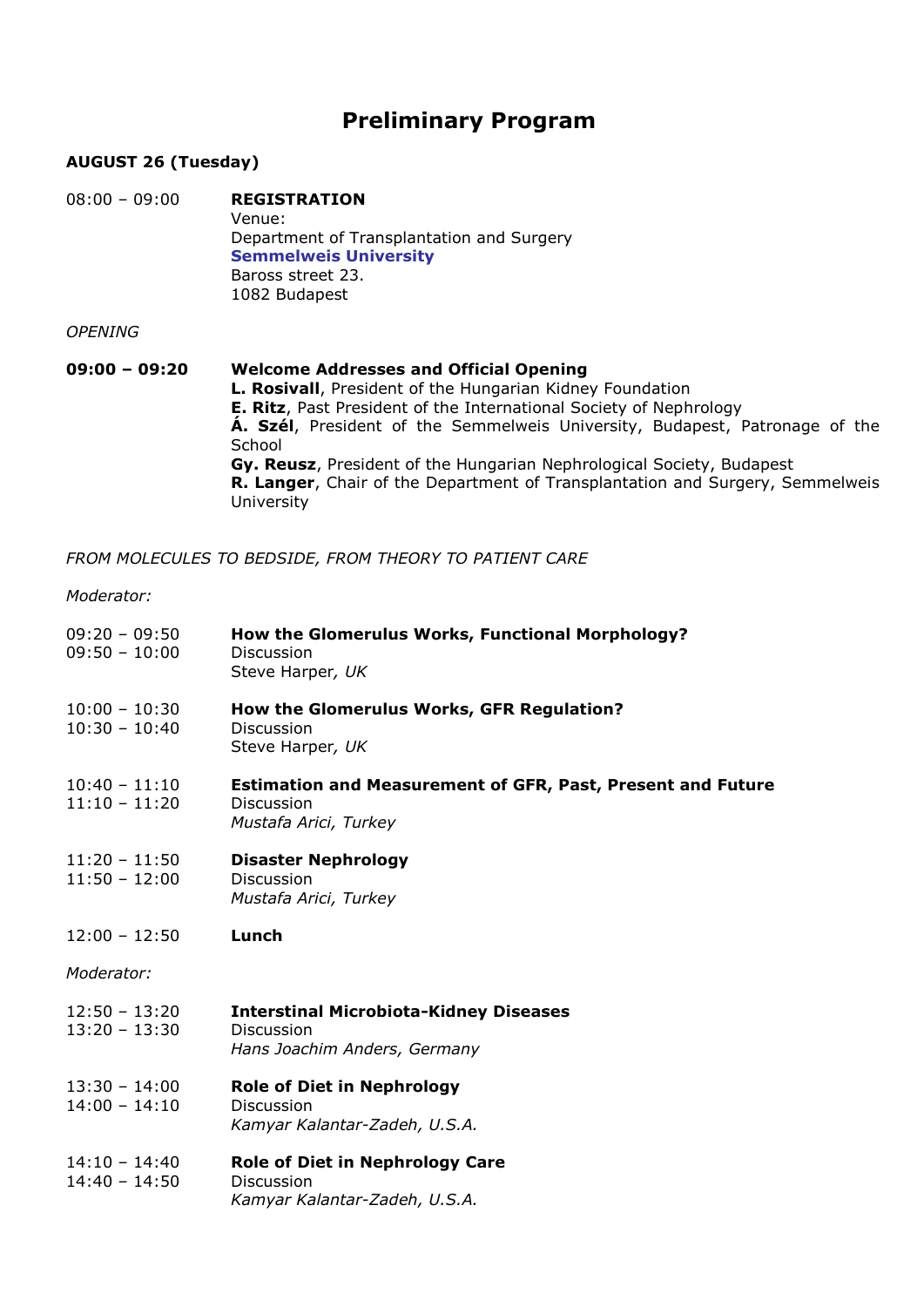#### 14:50 – 15:20 **Coffee Break**

*Moderator:*

| 15:20 - 15:50   | <b>Visualization of Kidney Tissue Regeneration</b> |
|-----------------|----------------------------------------------------|
| $15:50 - 16:00$ | <b>Discussion</b>                                  |
|                 | János Peti-Peterdi, U.S.A.                         |

#### 16:00 – 16:30 **Role of Different Cells in Renal Regenaratiion** 16:30 – 16:40 Discussion *Hans Joachim Anders, Germany*

#### **12TH INTERNATIONAL SYMPOSIUM ON WINE AND HEALTH in conjunction with the 21st Budapest Nephrology School**

- 16:40 17:10 **Effects of Alcohol and Wine on Health** 17:10 – 17:20 Discussion *Eberhard Ritz, Germany*
- **18:30 – 22:00 Elaboration and Presentation of Hungarian Wines Symposium Dinner**
- 18:30 18:40 **Presidential Greetings** *László Rosivall, Hungary*
- 18:40 19:10 **Elaboration and Presentation of Hungarian Wines** *Ernő Péter Botos, Hungary*

#### 19:10 – 22:00 **Dinner** Special Hungarian Dishes Selected Quality Wines from the Best Known Hungarian Cellars

#### **Number of lectures: 10**

### **AUGUST 27 (Wednesday)**

#### *Moderator:*

| 09:00 - 09:30<br>09:30 - 09:40   | <b>Circadian Oscillation in the Kidney</b><br><b>Discussion</b><br>Krisztina Mészáros, Eberhard Ritz, Germany |
|----------------------------------|---------------------------------------------------------------------------------------------------------------|
| 09:40 - 10:10<br>$10:10 - 10:20$ | <b>Kidney Biomimicry</b><br>Discussion<br>Peter Stenvinkel, Sweden                                            |

- 10:20 10:50 **Obesity and Kidney Diseases** 10:50 – 11:00 Discussion *Peter Stenvinkel, Sweden*
- 11:00 11:30 **Coffee Break**
- *Moderator:*
- 11:30 12:00 **Renal Renin-Angiotensin System**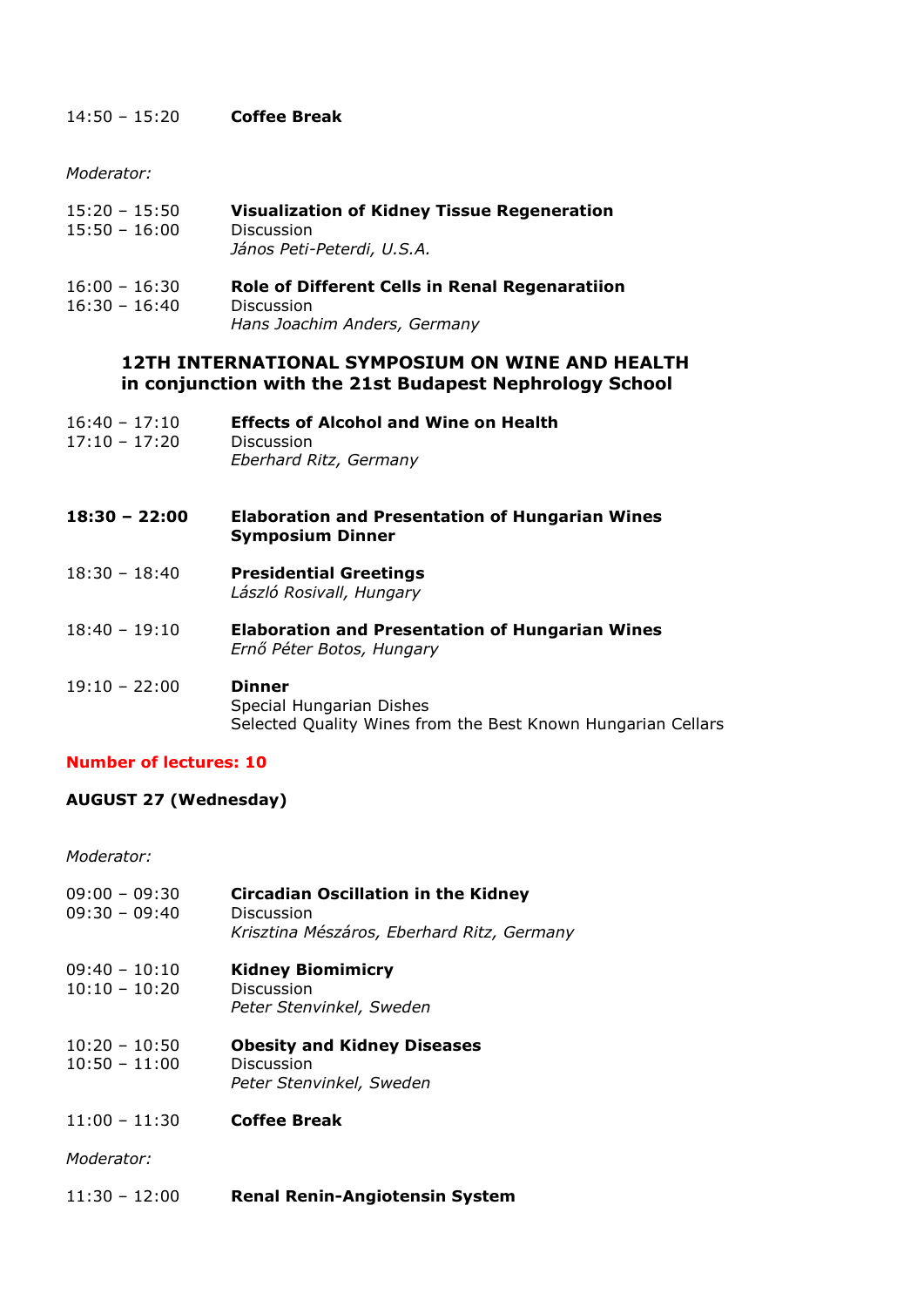| $20:00 - 21:00$                    | <b>ORGAN CONCERT</b><br>Venue: St. Stephen Basilica                                                             |
|------------------------------------|-----------------------------------------------------------------------------------------------------------------|
| $17:20 - 18:10$                    | Visit of the Historical Building of the Semmelweis University                                                   |
| $16:50 - 17:20$                    | <b>Buffet</b>                                                                                                   |
| $16:10 - 16:40$<br>$16:40 - 16:50$ | <b>Nephrotoxicity</b><br>Discussion<br>Marc E. De Broe, Belgium                                                 |
| $15:30 - 16:00$<br>$16:00 - 16:10$ | <b>Renal Pharmacology</b><br><b>Discussion</b><br>Marc E. De Broe, Belgium                                      |
| Moderator:                         |                                                                                                                 |
| $15:00 - 15:30$                    | <b>Coffee Break</b>                                                                                             |
| $14:20 - 14:50$<br>$14:50 - 15:00$ | <b>News in Diabetic Nephrology</b><br><b>Discussion</b><br>Eberhard Ritz, Germany                               |
| $13:40 - 14:10$<br>$14:10 - 14:20$ | <b>Genetics of Diabetic Kidney Disease and Essential Hypertension</b><br>Discussion<br>Barry I Freedman, U.S.A, |
| Moderator:                         |                                                                                                                 |
| $12:50 - 13:40$                    | Lunch                                                                                                           |
| $12:10 - 12:40$<br>$12:40 - 12:50$ | <b>Genetics of Non-Diabetic Kidney Disease</b><br>Discussion<br>Barry I Freedman, U.S.A.                        |
| $12:00 - 12:10$                    | <b>Discussion</b><br>János Peti-Peterdi, U.S.A.                                                                 |

### **Number of lectures: 9**

# **AUGUST 28 (Thursday)**

# *Moderator:*

| $09:00 - 09:30$<br>$09:30 - 09:40$ | <b>Bone, Vasculature, Calcium and Renal Diseases</b><br><b>Discussion</b><br>Eberhard Ritz, Germany |
|------------------------------------|-----------------------------------------------------------------------------------------------------|
| $09:40 - 10:10$<br>$10:10 - 10:20$ | <b>FGF23: An update for Clinicians</b><br>Discussion<br>Csaba P. Kövesdy, U.S.A.                    |
| $10:20 - 10:50$<br>$10:50 - 11:00$ | <b>Uric Acid in Nephrology</b><br><b>Discussion</b><br>Anthony J. Bleyer, U.S.A.                    |

1051 Budapest, St. Stephen square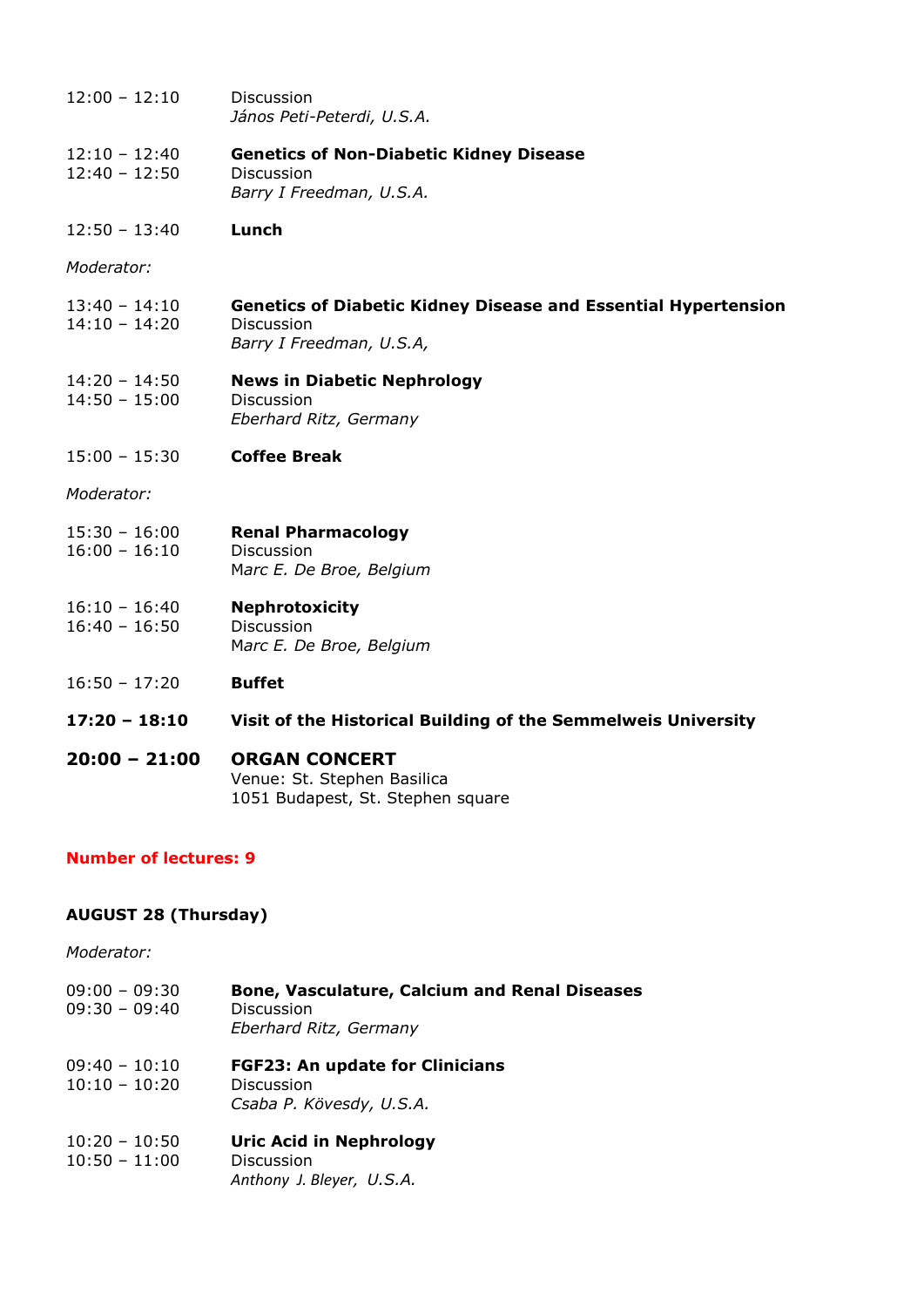| $11:00 - 11:30$                    | <b>Coffee Break</b>                                                                                                     |
|------------------------------------|-------------------------------------------------------------------------------------------------------------------------|
| Moderator:                         |                                                                                                                         |
| $11:30 - 12:00$<br>$12:00 - 12:10$ | <b>Tubular Transport</b><br>Discussion<br>János Peti-Peterdi, U.S.A.                                                    |
| $12:10 - 12:40$<br>$12:40 - 12:50$ | Tissue Sodium in Normotensive individuals and Hypertensive Patients<br><b>Discussion</b><br>Jens Titze, Germany, U.S.A. |
| $12:50 - 13:40$                    | Lunch                                                                                                                   |
| Moderator:                         |                                                                                                                         |
| $13:40 - 14:10$<br>$14:10 - 14:20$ | Lymph, Guts and Hypertension-Hypothesis?!<br>Discussion<br>Jens Titze, Germany, U.S.A.                                  |
| $14:20 - 14:50$<br>$14:50 - 15:00$ | Hyponatremia<br>Discussion<br>Ewout J. Hoorn, The Netherlands                                                           |
| $15:00 - 15:30$<br>$15:30 - 15:40$ | <b>Electrolyte Disturbances</b><br>Discussion<br>Ewout J. Hoorn, The Netherlands                                        |
| $15:40 - 16:10$                    | <b>Coffee Break</b>                                                                                                     |
| Moderator:                         |                                                                                                                         |
| $16:10 - 16:40$<br>$16:40 - 16:50$ | <b>Clinical Approach to Polycystic Kidney Disease</b><br><b>Discussion</b><br>György Reusz, Hungary                     |
| $16:50 - 17:20$<br>$17:20 - 17:30$ | <b>Regulation of Bioenergetics in PKD and CKD</b><br>Discussion<br>Mónika Beck Göőz, U.S.A.                             |
| $17:30 - 18:00$                    | <b>Buffet</b>                                                                                                           |
| $20:00 - 21:00$                    | <b>BOAT TOUR ON THE DANUBE</b>                                                                                          |

# **Number of lectures: 10**

# **AUGUST 29 (Friday)**

*Moderator:*

| $08:40 - 09:10$<br>$09:10 - 09:20$ | The Kidney in Heart Failure<br><b>Discussion</b><br>Sadayosi Ito, Japan |
|------------------------------------|-------------------------------------------------------------------------|
| $09:20 - 09:50$                    | The Kidney and Metabolism                                               |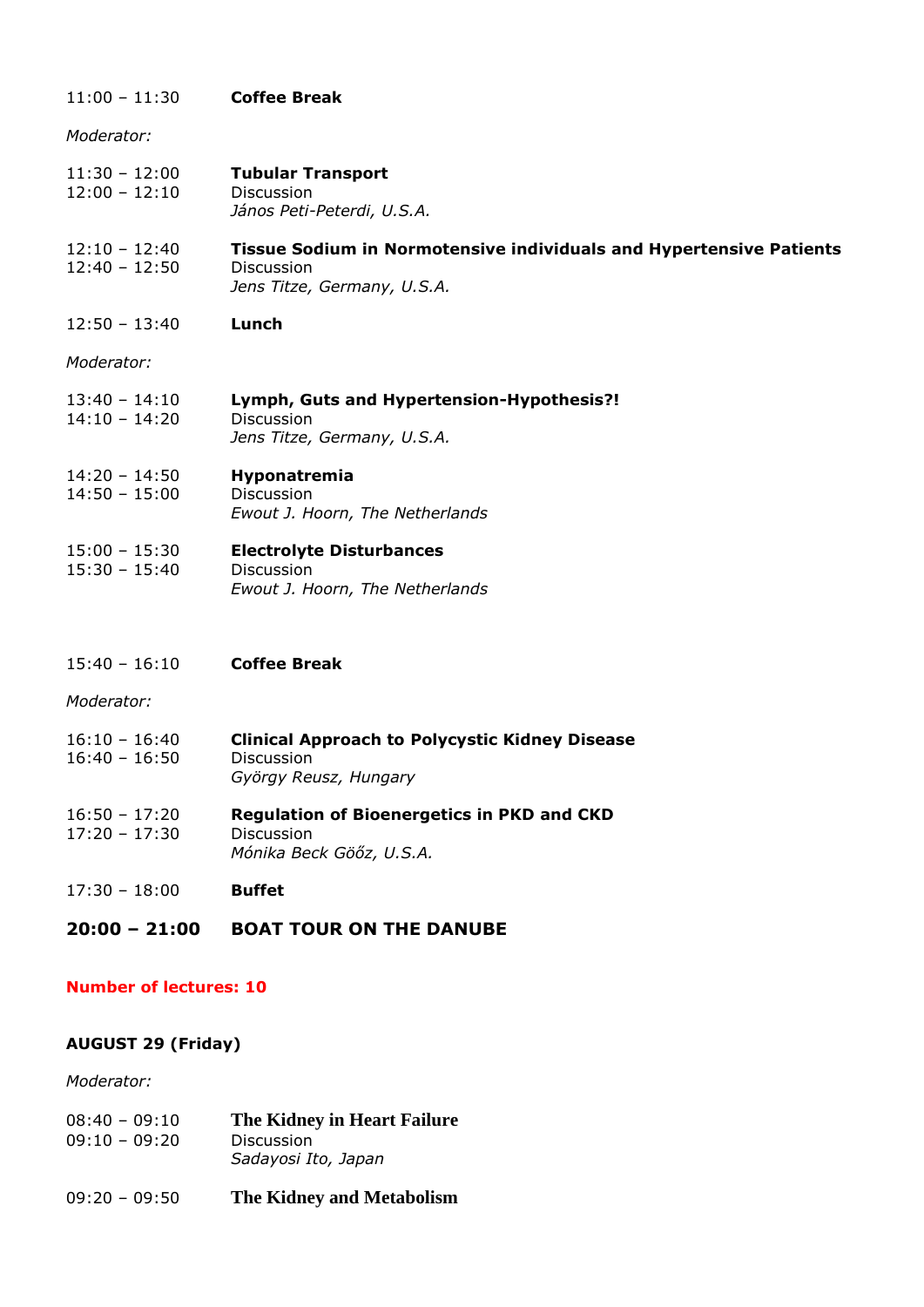| $09:50 - 10:00$                    | Discussion<br>Sadayosi Ito, Japan                                                  |
|------------------------------------|------------------------------------------------------------------------------------|
| $10:00 - 10:30$<br>$10:30 - 10:40$ | <b>My Most Interesting Cases</b><br><b>Discussion</b><br>Faculty                   |
| $10:40 - 11:10$                    | <b>Coffee Break</b>                                                                |
| Moderator:                         |                                                                                    |
| $11:10 - 11:40$<br>$11:40 - 11:50$ | <b>My Most Interesting Cases</b><br>Discussion<br>Participants                     |
| $11:50 - 12:20$<br>$12:20 - 12:30$ | <b>News in Glomerular Diseases</b><br>Discussion<br>Hans Joachim Anders, Germany   |
| $12:30 - 13:00$<br>$13:00 - 13:10$ | <b>Alternative Hemodialysis Regiments</b><br>Discussion<br>Gerald Schulman, U.S.A. |
| $13:10 - 13:40$<br>$13:40 - 13:50$ | <b>Where does Nephrology Go?</b><br>Discussion<br>Peter Stenvinkel, Sweden         |

#### *Moderator:*

| $13:50 - 14:20$ | "Meet the Professors" - Discuss Your Own Questions with the Professors |
|-----------------|------------------------------------------------------------------------|
| $14:20 - 15:00$ | Lunch                                                                  |

### **15:00 – 19:00 SIGHTSEEING TOUR, PARLIAMENT VISIT**

#### **Number of lectures: 7**

#### **AUGUST 30 (Saturday)**

**Venue: B. Braun Avitum, Aesculap Academy** 1115 Budapest, Halmi u. 20-22. (Transportation will be provided.)

*DIALYSIS, TRANSPLANTATION*

*Moderator:* 

- 09:00 09:30 **Dialysis, 2014** 09:30 – 09:40 Discussion *Francesco Locatelli, Italy*
- 09:40 10:10 **Haemodiafiltration**
- 10:10 10:20 Discussion

*Francesco Locatelli, Italy*

10:20 – 10:50 **Novel Extracorporeal Support Techniques for Patients with SIRS** 10:50 – 11:00 Discussion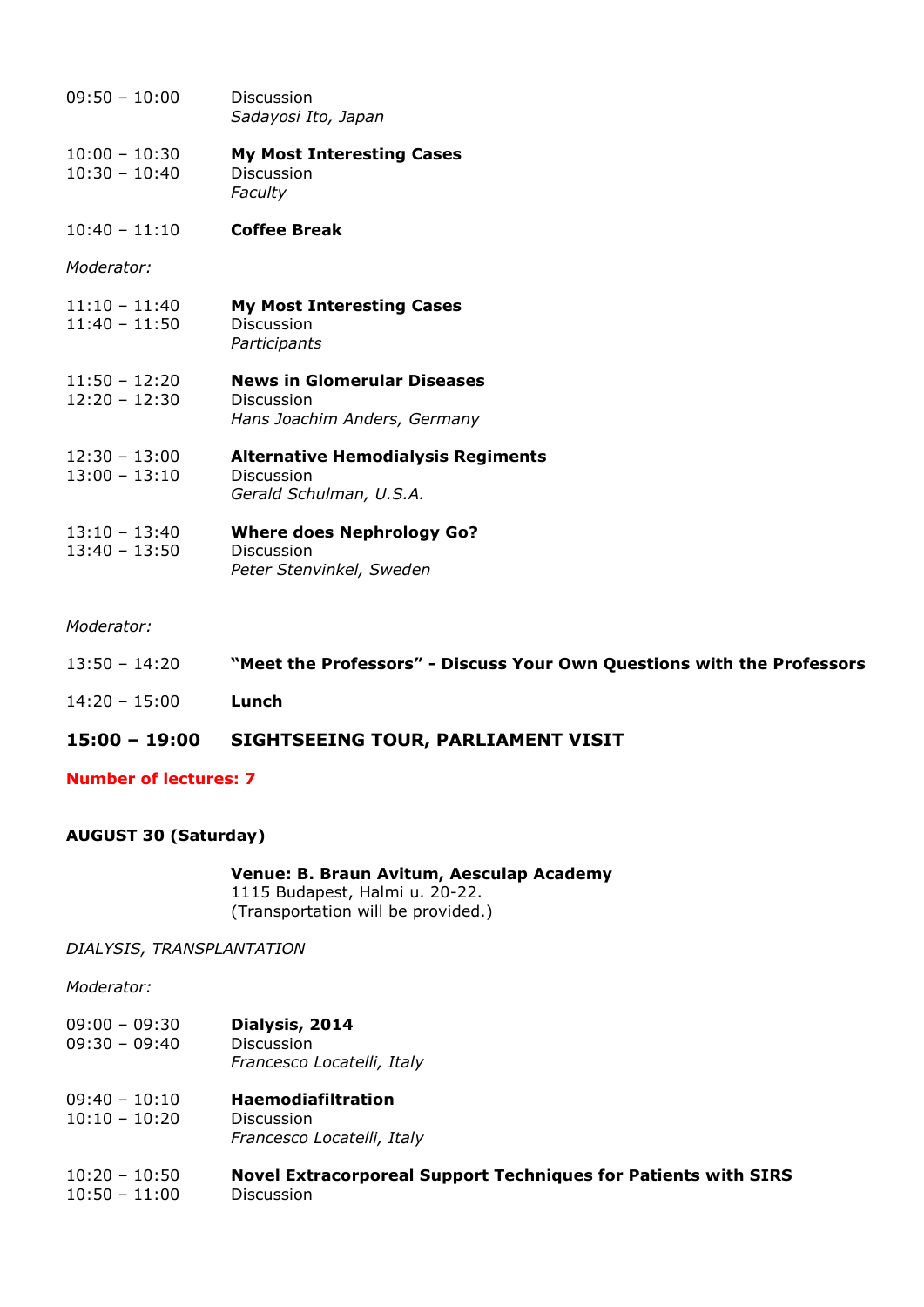*Balázs Szamosfalvi, U.S.A.*

| $11:00 - 11:30$                    | <b>Coffee Break</b>                             |
|------------------------------------|-------------------------------------------------|
| Moderator:                         |                                                 |
| $11:30 - 12:00$<br>$12:00 - 12:10$ | <b>Impact of Recipients' Obes</b><br>Discussion |

- **11:30 Figure 12:00 Figure 12:00 Figure Strangers** on the Outcome of Kidney Transplantation *Miklós Zs. Molnár, Canada*
- 12:10 12:40 **Cardiovascular Risk Reduction in Kidney Transplant Recipients** 12:40 – 12:50 Discussion *István Mucsi, Canada, Hungary*
- 12:50 13:40 **Lunch**

*Moderator:* 

13:40 – 14:10 **Polyoma Virus Infection** 14:10 – 14:20 Discussion

*J. Harold Helderman, U.S.A.*

- 14:20 14:50 **Eurotransplant and Hungary** 14:50 – 15:00 Discussion *Róbert Langer, Hungary*
- 15:00 15:30 **Live Kidney Transplantation and Barrier to Kidney Donation** 15:30 – 15:40 Discussion *Simin Goral, U.S.A.*
- 15:40 16:10 **Coffee Break**

*Moderator:* 

- 16:10 16:40 **Hepatitis C in Transplantation** 16:40 – 16:50 Discussion
- *Simin Goral, U.S.A.*
- 16:50 17:20 **Renal Denervation** 17:20 – 17:30 Discussion

*Andrzej Wiecek, Poland*

*POSTER SESSION* 

*Moderators:* 

17:30 – 18:30 **Discussion with Wine** 

# **18:30 – 20:00 FAREWELL RECEPTION**

**Number of lectures: 10**